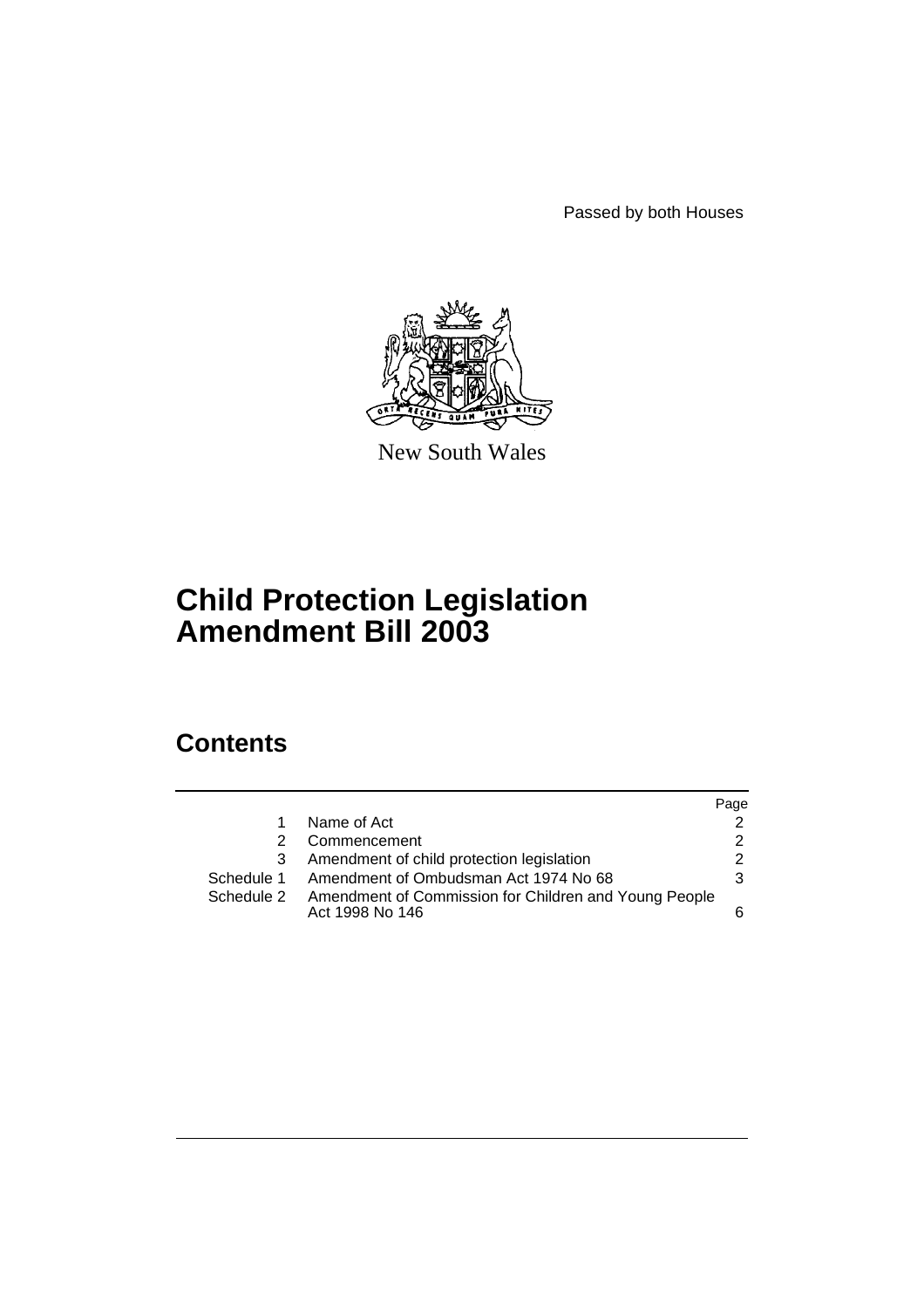*I certify that this PUBLIC BILL, which originated in the LEGISLATIVE ASSEMBLY, has finally passed the LEGISLATIVE COUNCIL and the LEGISLATIVE ASSEMBLY of NEW SOUTH WALES.*

> *Clerk of the Legislative Assembly. Legislative Assembly, Sydney, , 2003*



New South Wales

# **Child Protection Legislation Amendment Bill 2003**

Act No , 2003

An Act to amend the *Ombudsman Act 1974* and the *Commission for Children and Young People Act 1998* with respect to child protection.

*I have examined this Bill, and find it to correspond in all respects with the Bill as finally passed by both Houses.*

*Chairman of Committees of the Legislative Assembly.*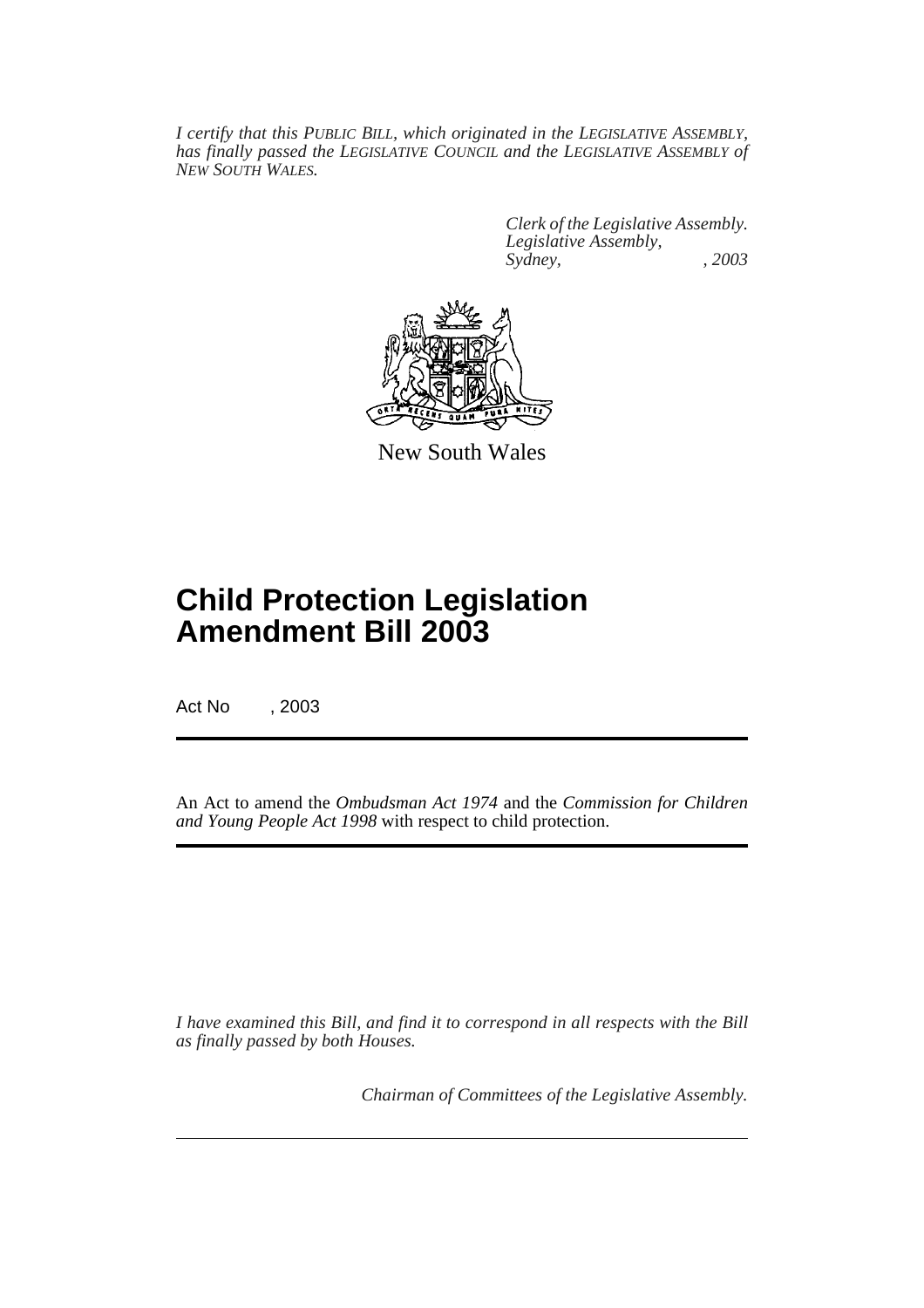## <span id="page-2-0"></span>**The Legislature of New South Wales enacts:**

## **1 Name of Act**

This Act is the *Child Protection Legislation Amendment Act 2003*.

## <span id="page-2-1"></span>**2 Commencement**

This Act commences on a day or days to be appointed by proclamation.

## <span id="page-2-2"></span>**3 Amendment of child protection legislation**

- (1) The *Ombudsman Act 1974* is amended as set out in Schedule 1.
- (2) The *Commission for Children and Young People Act 1998* is amended as set out in Schedule 2.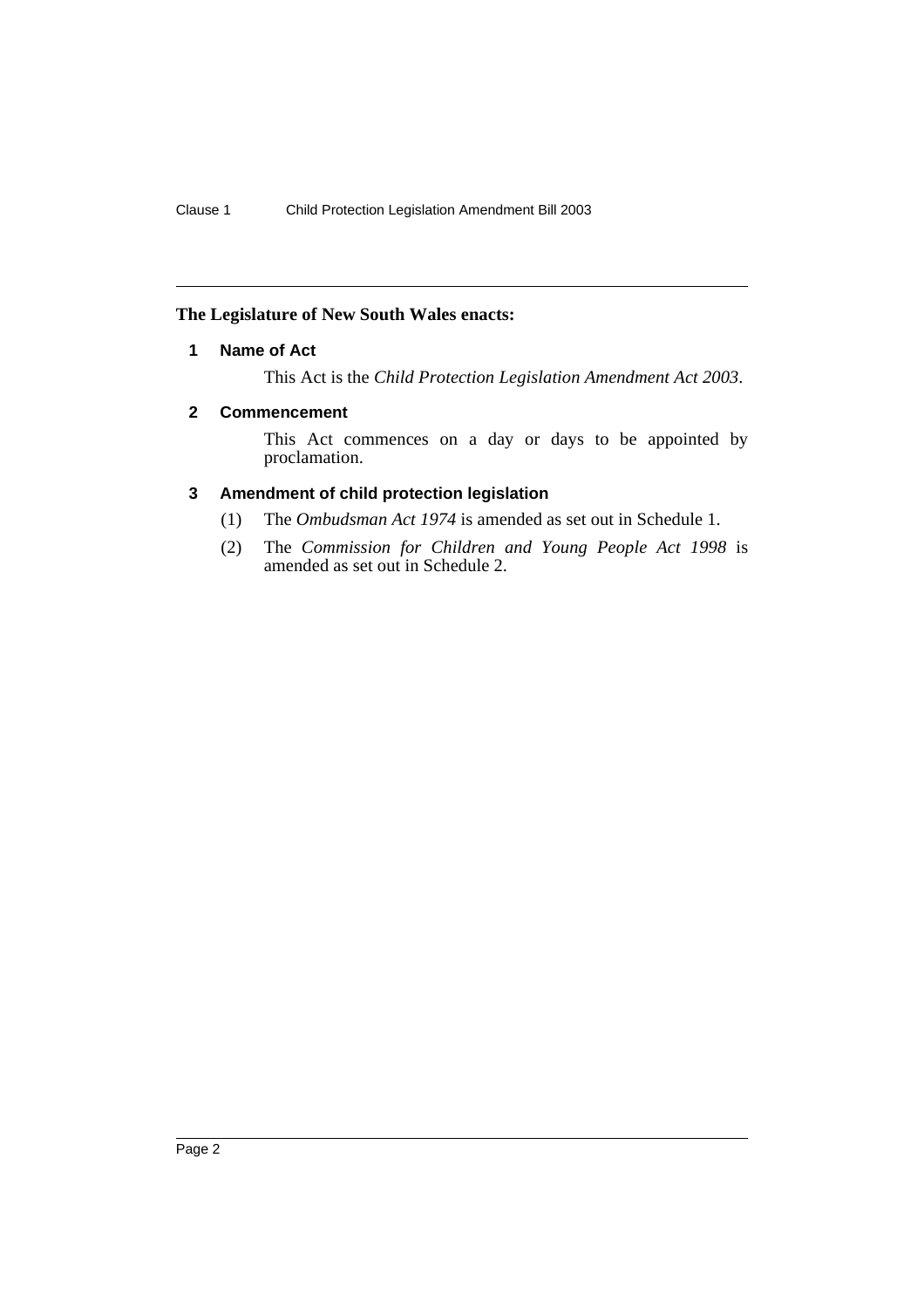Amendment of Ombudsman Act 1974 No 68 Schedule 1

## <span id="page-3-0"></span>**Schedule 1 Amendment of Ombudsman Act 1974 No 68**

(Section 3 (1))

## **[1] Section 25A Definitions**

Omit the definitions of *child abuse*, *child abuse allegation* and *child abuse conviction* from section 25A (1).

### **[2] Section 25A (1)**

Insert in alphabetical order:

#### *reportable conduct* means:

- (a) any sexual offence, or sexual misconduct, committed against, with or in the presence of a child (including a child pornography offence), or
- (b) any assault, ill-treatment or neglect of a child, or
- (c) any behaviour that causes psychological harm to a child,

whether or not, in any case, with the consent of the child. Reportable conduct does not extend to:

- (a) conduct that is reasonable for the purposes of the discipline, management or care of children, having regard to the age, maturity, health or other characteristics of the children and to any relevant codes of conduct or professional standards, or
- (b) the use of physical force that, in all the circumstances, is trivial or negligible, but only if the matter is to be investigated and the result of the investigation recorded under workplace employment procedures, or
- (c) conduct of a class or kind exempted from being reportable conduct by the Ombudsman under section 25CA.

**Note.** Examples of conduct that would not constitute **reportable conduct** include (without limitation) touching a child in order to attract a child's attention, to guide a child or to comfort a distressed child; a school teacher raising his or her voice in order to attract attention or to restore order in the classroom; and conduct that is established to be accidental.

*reportable allegation* means an allegation of reportable conduct against a person or an allegation of misconduct that may involve reportable conduct.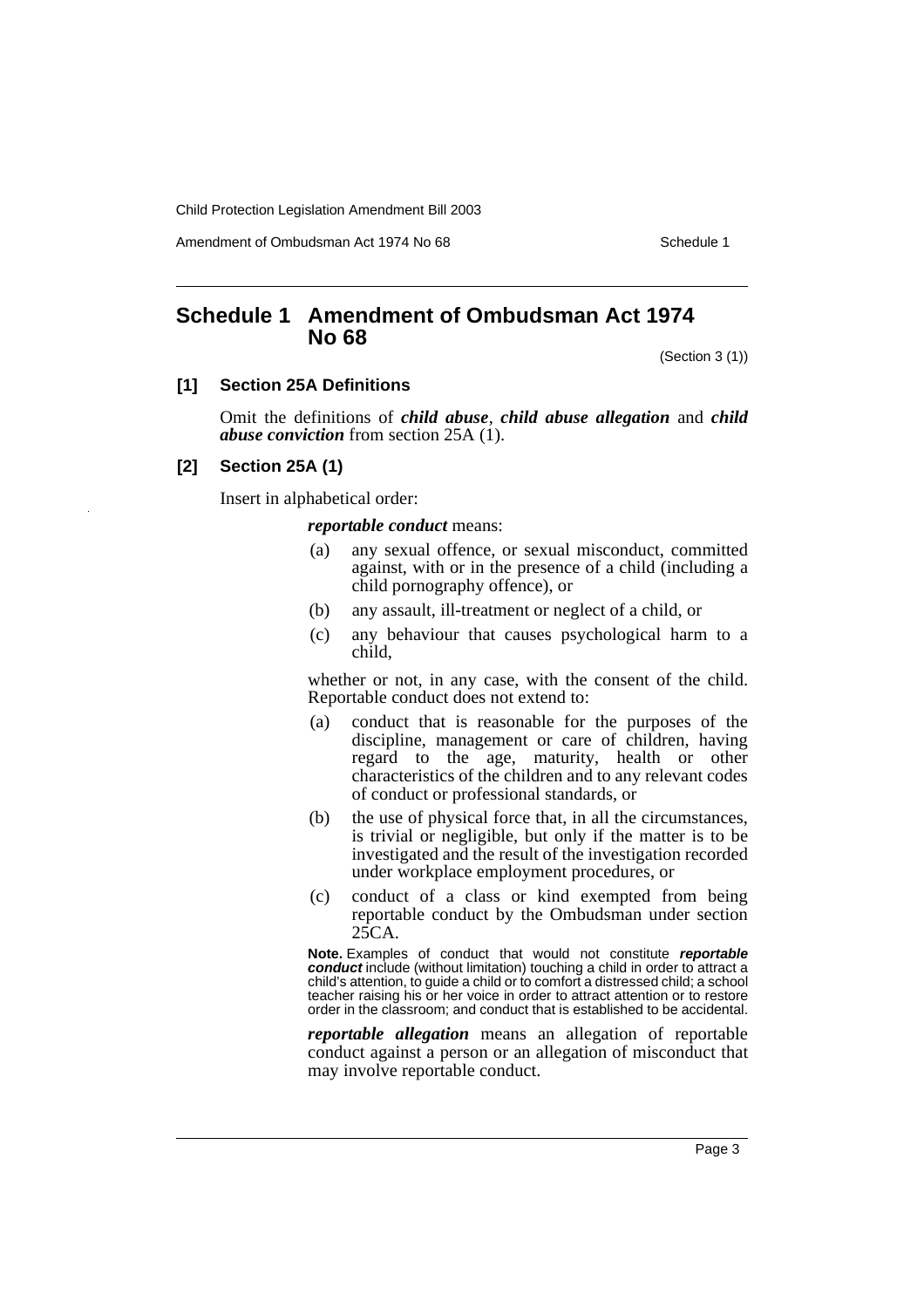Schedule 1 Amendment of Ombudsman Act 1974 No 68

*reportable conviction* means a conviction (including a finding of guilt without the court proceeding to a conviction), in this State or elsewhere, of an offence involving reportable conduct.

## **[3] Sections 25A (3), 25B (1) (b), 25C, 25E, 25F and 25G and Schedule 1, clause 12 (d)**

Omit "child abuse allegation", "child abuse allegations", "child abuse conviction" and "child abuse convictions" wherever occurring.

Insert instead, respectively, "reportable allegation", "reportable allegations", "reportable conviction" and "reportable convictions".

## **[4] Sections 25B (1) (a), 25D and 25I**

Omit "child abuse" wherever occurring.

Insert instead "reportable conduct".

#### **[5] Section 25C Reporting of allegations or convictions to Ombudsman**

Omit section 25C (4).

#### **[6] Section 25CA**

Insert after section 25C:

#### **25CA Ombudsman may exempt conduct from reporting**

- (1) The Ombudsman may exempt any class or kind of conduct of employees of an agency from being reportable conduct.
- (2) The Ombudsman is to notify the agency concerned of any such exemption.

## **[7] Schedule 2 Savings and transitional provisions**

Insert at the end of clause 1 (1):

*Child Protection Legislation Amendment Act 2003*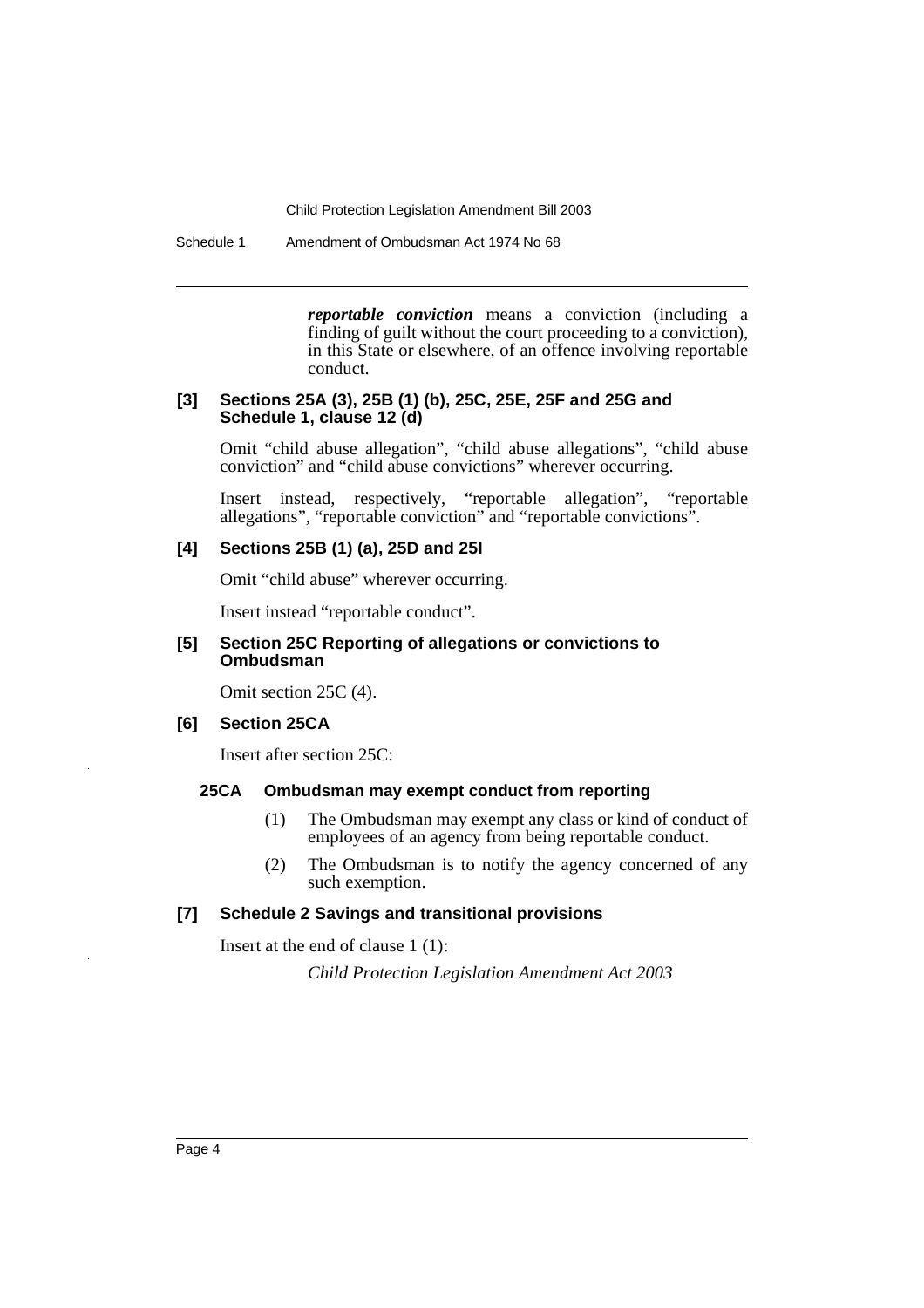Amendment of Ombudsman Act 1974 No 68 Schedule 1

## **[8] Schedule 2, clause 3**

Insert after clause 2:

### **3 Child Protection Legislation Amendment Act 2003**

Subject to any regulations under clause 1, the amendments made to this Act by the *Child Protection Legislation Amendment Act 2003* extend to matters arising before the commencement of those amendments, but do not affect any action that is or has been taken by the Ombudsman, or by the head or any employee of an agency, in relation to a matter notified to the Ombudsman before that commencement.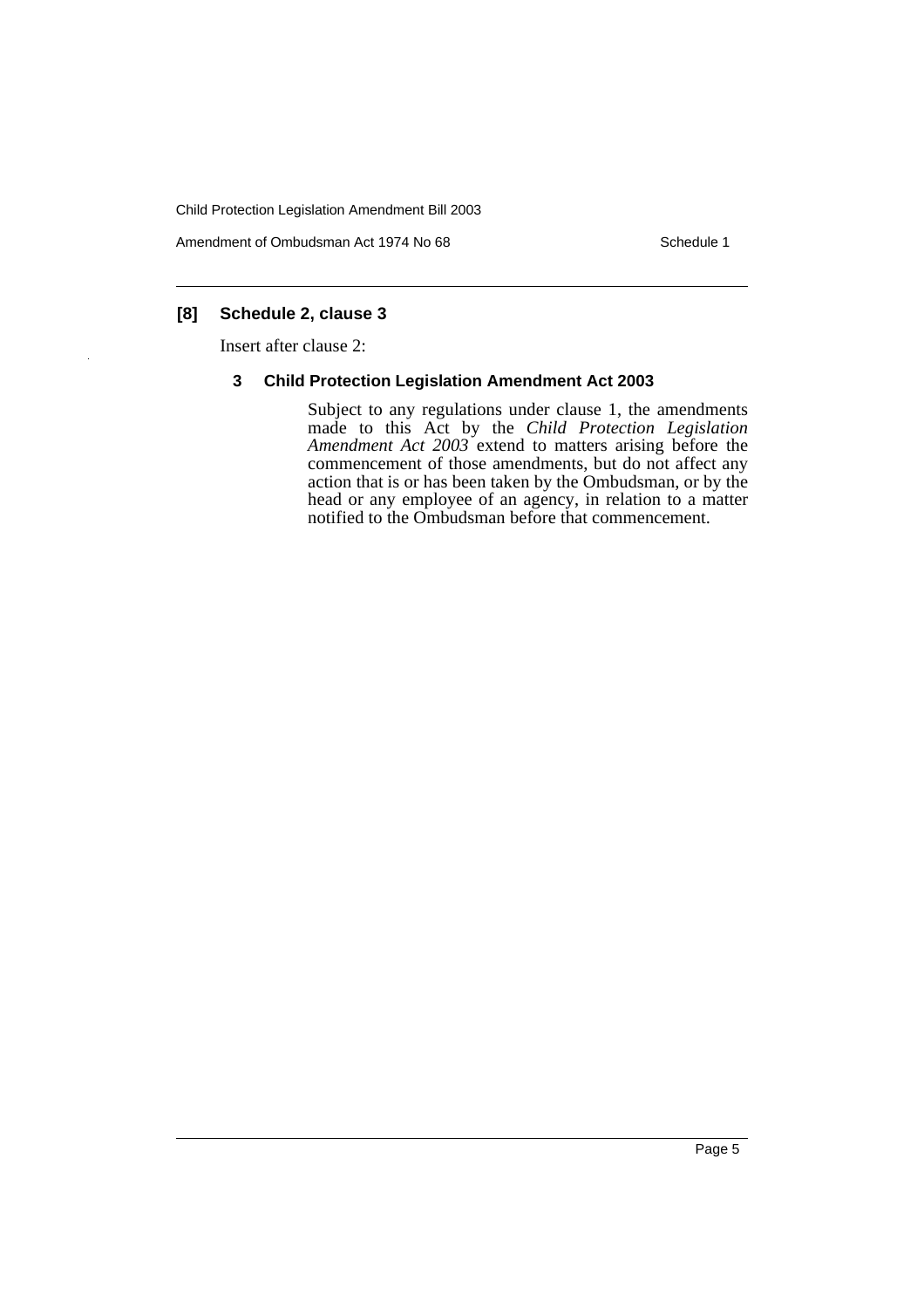Schedule 2 Amendment of Commission for Children and Young People Act 1998 No 146

## <span id="page-6-0"></span>**Schedule 2 Amendment of Commission for Children and Young People Act 1998 No 146**

(Section 3 (2))

## **[1] Section 33 Definitions**

Omit the definition of *child abuse* from section 33 (1).

### **[2] Section 33 (1), definition of "reportable conduct"**

Insert in alphabetical order:

*reportable conduct* means:

- (a) any sexual offence, or sexual misconduct, committed against, with or in the presence of a child (including a child pornography offence), or
- (b) any assault, ill-treatment or neglect of a child, or
- (c) any behaviour that causes psychological harm to a child,

whether or not, in any case, with the consent of the child. Reportable conduct does not extend to:

- (a) conduct that is reasonable for the purposes of the discipline, management or care of children, having regard to the age, maturity, health or other characteristics of the children and to any relevant codes of conduct or professional standards, or
- (b) the use of physical force that, in all the circumstances, is trivial or negligible, but only if the employer is an agency to which Part 3A of the *Ombudsman Act 1974* applies and the matter is to be investigated and the result of the investigation recorded under workplace employment procedures, or
- (c) conduct of a class or kind that is exempted from being reportable conduct by the guidelines under section 35.

**Note.** Examples of conduct that would not constitute **reportable conduct** include (without limitation) touching a child in order to attract a child's attention, to guide a child or to comfort a distressed child; a school teacher raising his or her voice in order to attract attention or to restore order in the classroom; and conduct that is established to be accidental.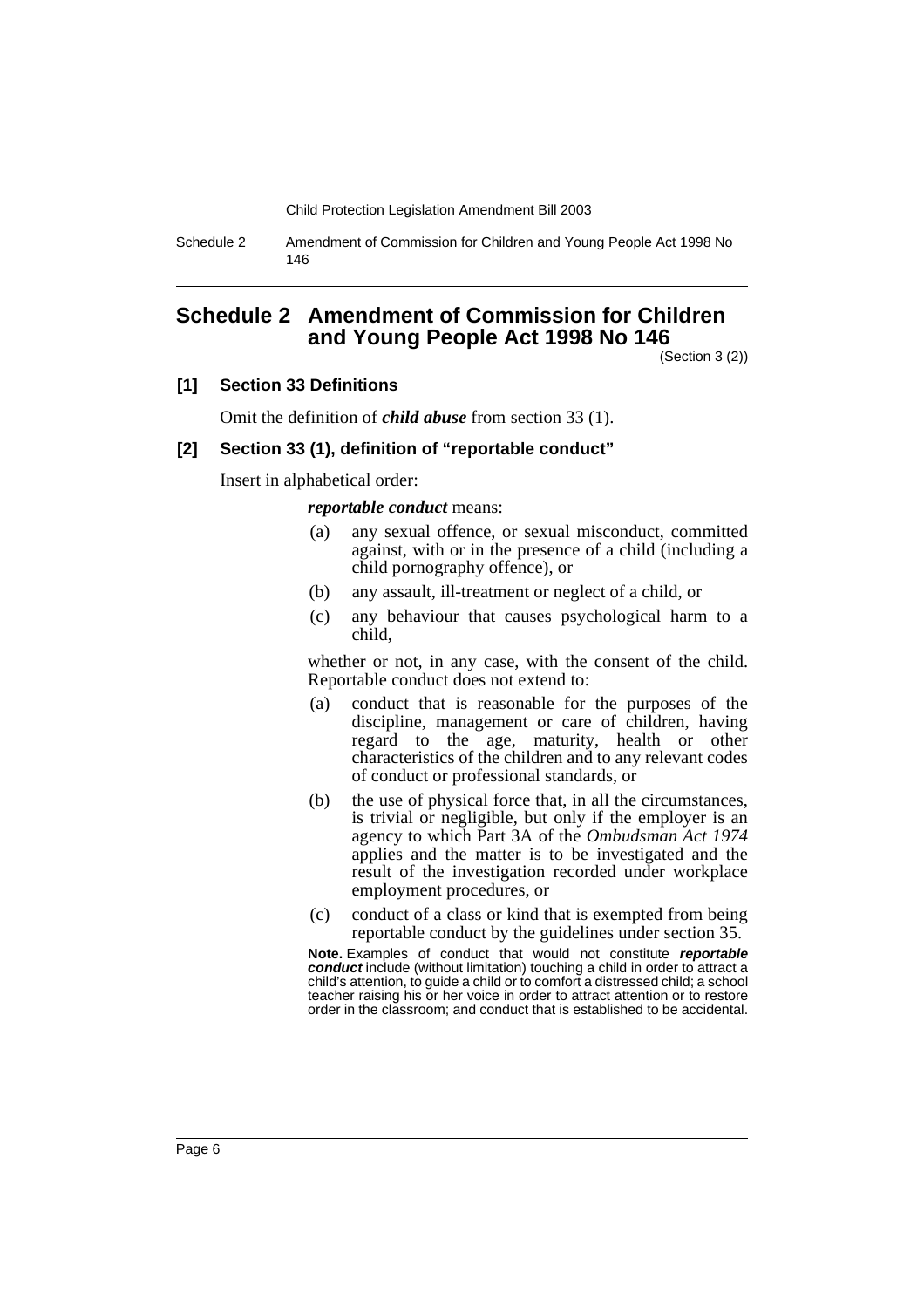Amendment of Commission for Children and Young People Act 1998 No 146 Schedule 2

## **[3] Section 33 (1), definition of "relevant criminal record"**

Omit "an offence involving sexual activity, acts of indecency, child abuse or child pornography".

Insert instead "an offence involving reportable conduct or any sexual offence".

### **[4] Section 33 (1), definition of "relevant employment proceedings"**

Omit the definition of *relevant disciplinary proceedings*.

Insert in alphabetical order:

*relevant employment proceedings* means (subject to subsection  $(2)$ ) disciplinary proceedings (in this State or elsewhere) against an employee by the employer or by a professional or other body that supervises the professional conduct of the employee, being proceedings involving:

- (a) reportable conduct by the employee, or
- (b) an act of violence committed by the employee in the course of employment and in the presence of a child.

#### **[5] Sections 33 (2), 34, 36 (1) and 43**

Omit "relevant disciplinary proceedings" wherever occurring.

Insert instead "relevant employment proceedings".

#### **[6] Section 33 (4)**

Omit "*relevant disciplinary proceedings*".

Insert instead "*relevant employment proceedings*".

#### **[7] Section 39 Duties of employers with respect to relevant employment proceedings**

Omit "any employee against whom relevant disciplinary proceedings have been completed by the employer (irrespective of the finding in those proceedings)" from section 39 (1).

Insert instead "any employee against whom relevant employment proceedings have been completed by the employer (other than proceedings in which a finding is made that the alleged reportable conduct, or the alleged commission of an act of violence, did not occur)".